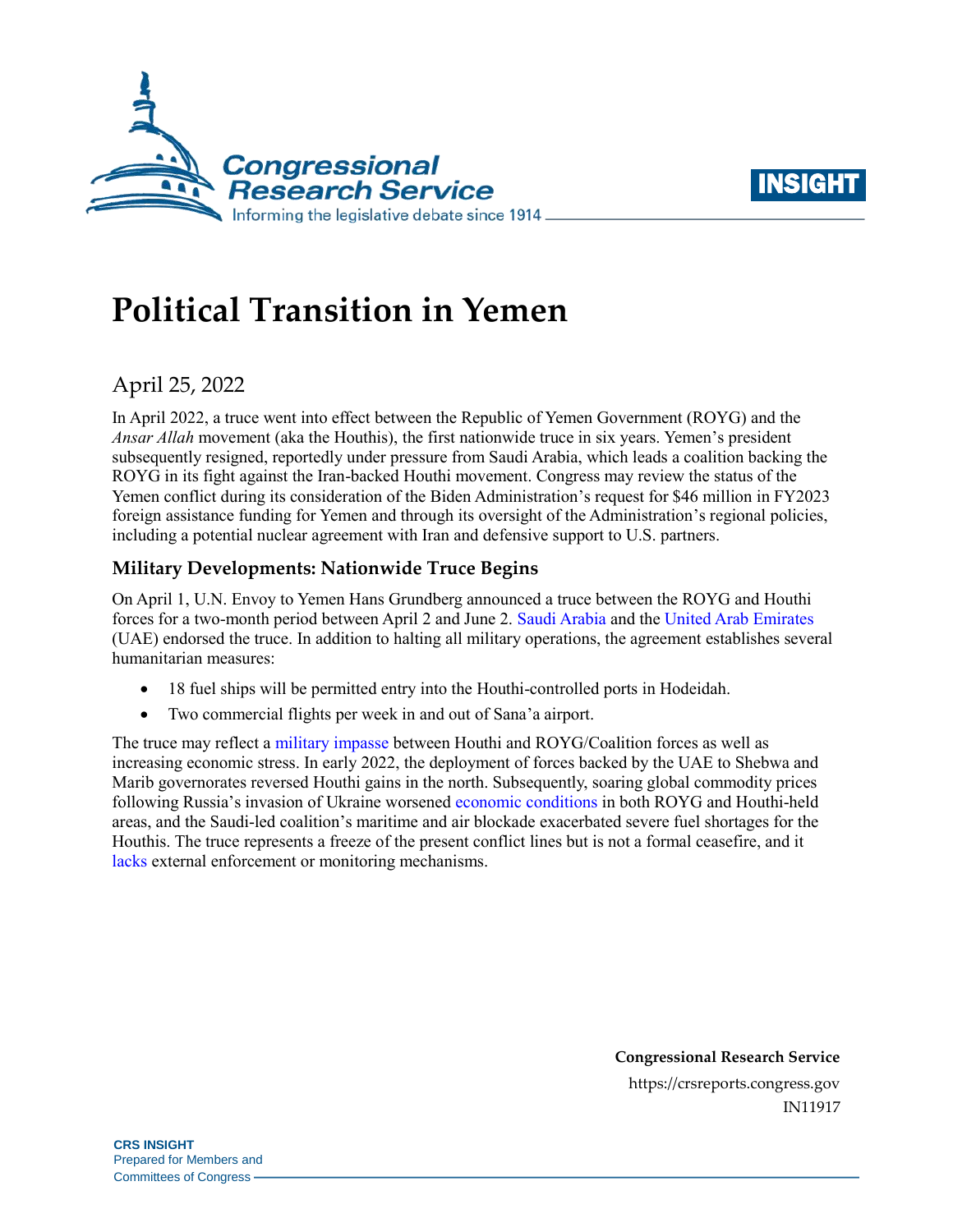

## **Figure 1. Lines of Control in Yemen**

**Sources:** Map prepared by CRS. Areas of influence and control based on original map from Risk Intelligence (April 11, 2022); geography from Esri.

### **Political Developments: Leadership Transition**

On April 6, Yemeni President Abdu Rabbu Mansour Hadi dismissed his vice president and delegated his own authority to an eight-member Presidential Leadership Council (PLC). According to [some reports,](https://www.wsj.com/articles/saudi-arabia-pushed-yemens-elected-president-to-step-aside-saudi-and-yemeni-officials-say-11650224802) Saudi Arabia—where Hadi has been based since 2015—directed his resignation. One [analyst](https://www.crisisgroup.org/middle-east-north-africa/gulf-and-arabian-peninsula/yemen/behind-yemen-truce-and-presidential-council-announcements) stated, "Hadi was widely recognized as exerting little to no control, or even influence, over most of the major anti-Huthi groupings now represented on the council." Similarly, another [analysis](https://www.wsj.com/articles/saudi-arabia-pushed-yemens-elected-president-to-step-aside-saudi-and-yemeni-officials-say-11650224802) stated that Hadi's removal was "an effort to unite disparate forces opposed to the Houthis ahead of peace talks or a renewed offensive." Although Hadi's presidential term expired in 2015, he had remained as interim president in the absence of new elections.

**Presidential Leadership Council**. According t[o one analyst,](https://www.crisisgroup.org/middle-east-north-africa/gulf-and-arabian-peninsula/yemen/behind-yemen-truce-and-presidential-council-announcements) the new council "unprecedentedly brings together prominent leaders of the anti-Huthi military and political factions that control territory and forces on the ground. It is evenly split between northerners and southerners." Prominent members of the council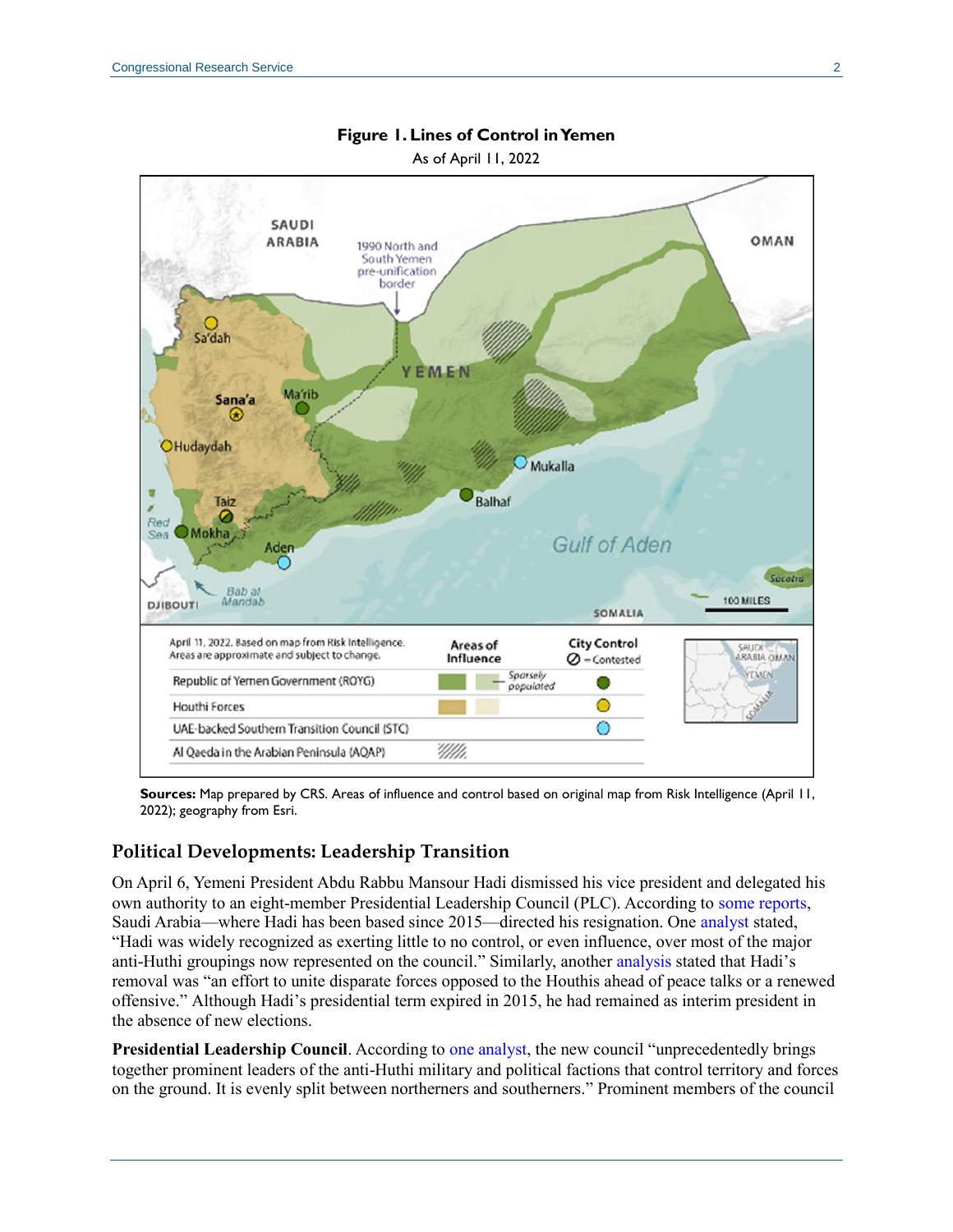include Tariq Saleh, nephew of the late President Saleh, and Aydarous al Zubaidi, president of the Southern Transitional Council (STC).

**Regional Response**. Following the council's establishment, Saudi Arabia and the UAE [announced](https://www.bloomberg.com/news/articles/2022-04-07/saudi-arabia-uae-to-give-3-billion-to-yemen-in-new-peace-push) that they would provide \$1 billion each to Yemen's central bank; Saudi Arabia would provide an additional \$1 billion to purchase oil products and support development projects. The countries previously had [declined to pledge any funding](https://www.devex.com/news/saudi-uae-pledge-nothing-at-yemen-fundraising-summit-102854) for Yemen at a U.N. donor conference in March 2022, citing recent Houthi attacks. The U.N. Security Council also issued a [press statement](https://twitter.com/USUN/status/1514275043349610498/photo/1) welcoming the creation of the PLC.

#### **Outlook**

U.N. Envoy Grundberg has [stressed](https://www.un.org/press/en/2022/db220414.doc.htm) that the parties should use the truce period to negotiate a more lasting ceasefire, rather than preparing for additional fighting[. According to one PLC member,](https://www.thenationalnews.com/gulf-news/saudi-arabia/2022/04/18/yemens-new-leaders-pushing-for-peace/) "Our first option is peace, but we are ready for war. We believe the council is in a position, with the coalition support, to score a decisive military victory." [Some analysts](https://www.thenationalnews.com/gulf-news/saudi-arabia/2022/04/18/yemens-new-leaders-pushing-for-peace/) have noted that newly aligned anti-Houthi forces that comprise the PLC have the potential to "more aggressively pursue peace and more aggressively pursue war," suggesting that the expiration of the truce in June could usher in a period of intensified fighting. Either worsening economic conditions or renewed fighting could exacerbate needs for humanitarian assistance and generate requests for U.S. contributions.

#### **U.S. Policy**

The Biden Administration [welcomed](https://www.state.gov/secretary-blinkens-call-with-yemeni-presidential-leadership-council-president-al-alimi/) the [truce](https://www.state.gov/the-united-state-welcomes-the-un-truce-in-yemen/) and the [formation of the PLC.](https://www.state.gov/the-united-states-welcomes-government-reform-in-yemen/) Successive Administrations have sought a political settlement to the conflict and have called on both sides to facilitate humanitarian access. The United States continues to maintain a ["small number"](https://www.whitehouse.gov/briefing-room/statements-releases/2021/12/07/letter-to-the-speaker-of-the-house-and-president-pro-tempore-of-the-senate-regarding-the-war-powers-report-2/) of U.S. military personnel in Yemen to conduct operations against Al Qaeda in the Arabian Peninsula (AQAP) and the Islamic State. Houthi ballistic missile and drone attacks on Saudi Arabia and the UAE in 2022 prompted the Biden Administration to authorize additional deployments of U.S. forces and [equipment](https://www.afcent.af.mil/News/Article/2933198/f-22-raptors-deploy-to-united-arab-emirates-in-show-of-support-to-region/) to the region.

**New Maritime Task Force**. On April 13, the commander of the U.S. Navy's Fifth Fleet [announced](https://breakingdefense.com/2022/04/navy-new-multi-national-task-force-to-enhance-security-in-red-sea/) the establishment of Task Force 153 under the Combined Maritime Forces Command based in Bahrain. The new task force will patrol the waterway between Egypt and Saudi Arabia, through the Bab al-Mandeb Strait to the waters off the Yemen-Oman border. The announcement did not specifically mention the Houthis, who have long used the waterway to smuggle weapons from Iran in addition to seizing a UAEflagged vessel in early 2022.

#### **Possible Issues for Congress**

Chairs of both the [House Foreign Affairs Committee](https://foreignaffairs.house.gov/2022/4/meeks-deutch-release-joint-statement-on-yemen-truce) and the [House Armed Services Committee](https://armedservices.house.gov/press-releases?ID=D0EA273B-D638-46A8-8451-E4B125D8A025) welcomed the truce and the associated humanitarian measures, expressing hope that negotiators would use the truce to make progress towards a political settlement. Many Members remain concerned about Iranian support to Houthi forces—including th[e provision of weapons such as ballistic and cruise](https://www.dni.gov/index.php/newsroom/reports-publications/reports-publications-2021/item/2204-2021-annual-threat-assessment-of-the-u-s-intelligence-community)  [missiles—](https://www.dni.gov/index.php/newsroom/reports-publications/reports-publications-2021/item/2204-2021-annual-threat-assessment-of-the-u-s-intelligence-community)with [some Members arguing](https://plus.cq.com/doc/congressionaltranscripts-6474059?13) that a U.S. return to the Joint Comprehensive Plan of Action (JCPOA) agreement with Iran would provide Tehran with additional resources to finance the Houthis. Members may continue to debate U.S. support to Saudi Arabia, the UAE, and the PLC-led ROYG in the context of consideration of the FY2023 National Defense Authorization Act, FY2023 appropriations for defense and foreign assistance, and any proposed major arms sales.